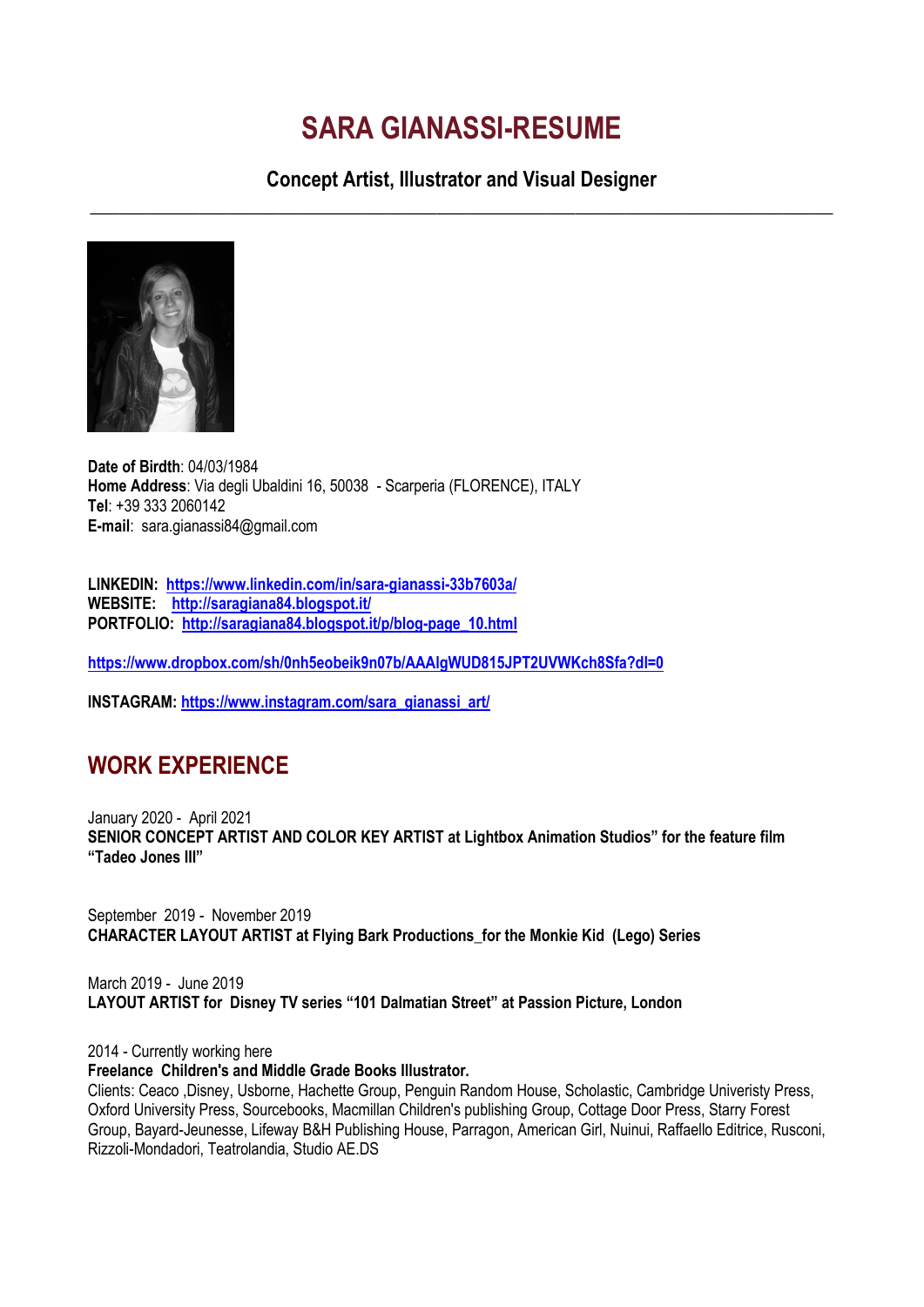2014 - 2019 **Teacher** at NEMO ACADEMY School in Florence. Environment and characters Layout, Fundamentals of drawing, Digital Painting

July 2015 – June 2017 **Texture Artist and Visual Artist** for **Neko Production**, animation studio in Los Angeles

March-July 2014 **Layout Artist** for "Cartobaleno"- Scarperia (Florence), Italy

2008 -2011

**Textile Designer, graphic designer, advertising designer, shop window designer, packaging designer and modeller clothing at PRATESI CASATEX srl,** Casalguidi, Pistoia, ITALY

2011

**Modeller Clothing, Tailor, Clothing Corrections at MATTEO PECCHIOLI AND FLORA LASTRAIOLI sas,**  FLORENCE (ITALY)

2006

**Tailor and Designer for Theatrical Costumes at SARTORIA TEATRALE FIORENTINA** di Massimo Poli, FLORENCE, **ITALY** 

2004

**Costume Designer at the THEATRE OF MAGGIO MUSICALE FIORENTINO,** FLORENCE., in collaboration with the University of Florence, for the performance "IL RE BELLO", written by A. Palazzeschi, direction by Master De Simone.

# **EDUCATION**

2017

**CONCEPT DESIGN ACADEMY, Pasadena, "Visual Development Art"** summer course with Assaf Horowitz

2013

**CGMA Master Class, "ENVIRONMENT SKETCHING for Production"** online course, with Armand Serrano and Sam Michlap

2010 - 2013 **"ENTERTAINMENT DESIGN" at NEMO Academy School**, FLORENCE, ITALY "Nemo Academy TALENT Scholarship" 2012 - 2013

2011 - 2013

#### **Workshops and Masters** of:

- "Cinematic Set Design" with Samuel Michlap (2017)
- Character Design with Stephen Silver (2011)
- Animation and VFX Production Pipeline with Robin A. Linn (2011)
- Character Design and Storyboard with J.P.Vine
- Character animation and Storyboard wuth Alex Orelle and Liron Topaz (2012)
- Illustration and Visual Development Art with Lindsay Olivares (2012)
- Illustration and Character Design with Bobby Chiu and Kei Acedera (2012)
- 2D Animation with Yoichi Kotabe and Takashi Namiki (2012)